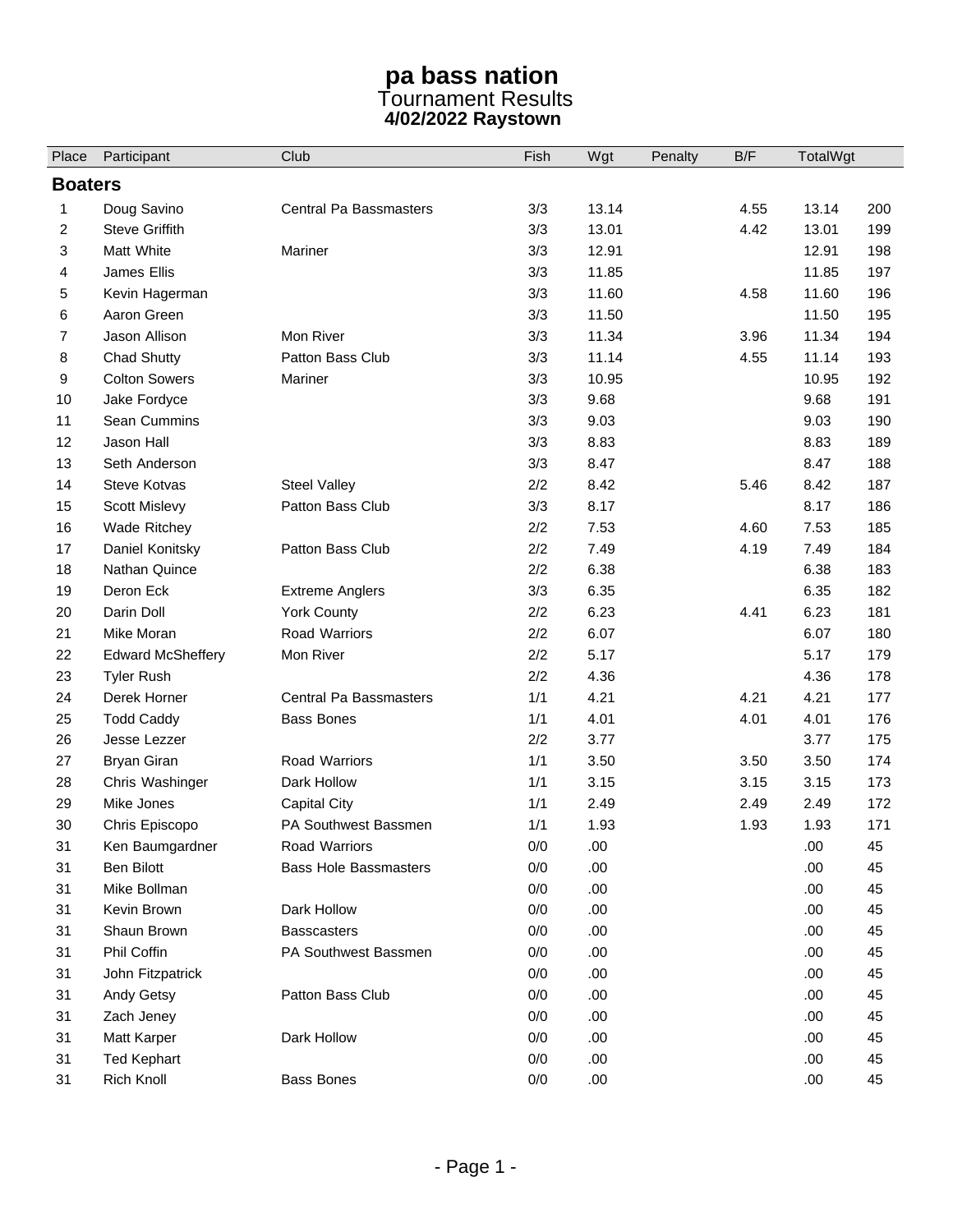## **pa bass nation**  Tournament Results **4/02/2022 Raystown**

| <b>Boaters</b> |                        |                        |     |     |  |      |    |
|----------------|------------------------|------------------------|-----|-----|--|------|----|
|                |                        |                        |     |     |  |      |    |
| 31             | Matt Lazor             |                        | 0/0 | .00 |  | .00. | 45 |
| 31             | Noah Long              |                        | 0/0 | .00 |  | .00. | 45 |
| 31             | <b>Roland Paronish</b> | Patton Bass Club       | 0/0 | .00 |  | .00. | 45 |
| 31             | Carmen Peluso          | <b>Extreme Anglers</b> | 0/0 | .00 |  | .00. | 45 |
| 31             | Michael Savino         |                        | 0/0 | .00 |  | .00. | 45 |
| 31             | Derek Severns          | Mingo Creek            | 0/0 | .00 |  | .00  | 45 |
| 31             | william ward           | <b>Basscasters</b>     | 0/0 | .00 |  | .00  | 45 |